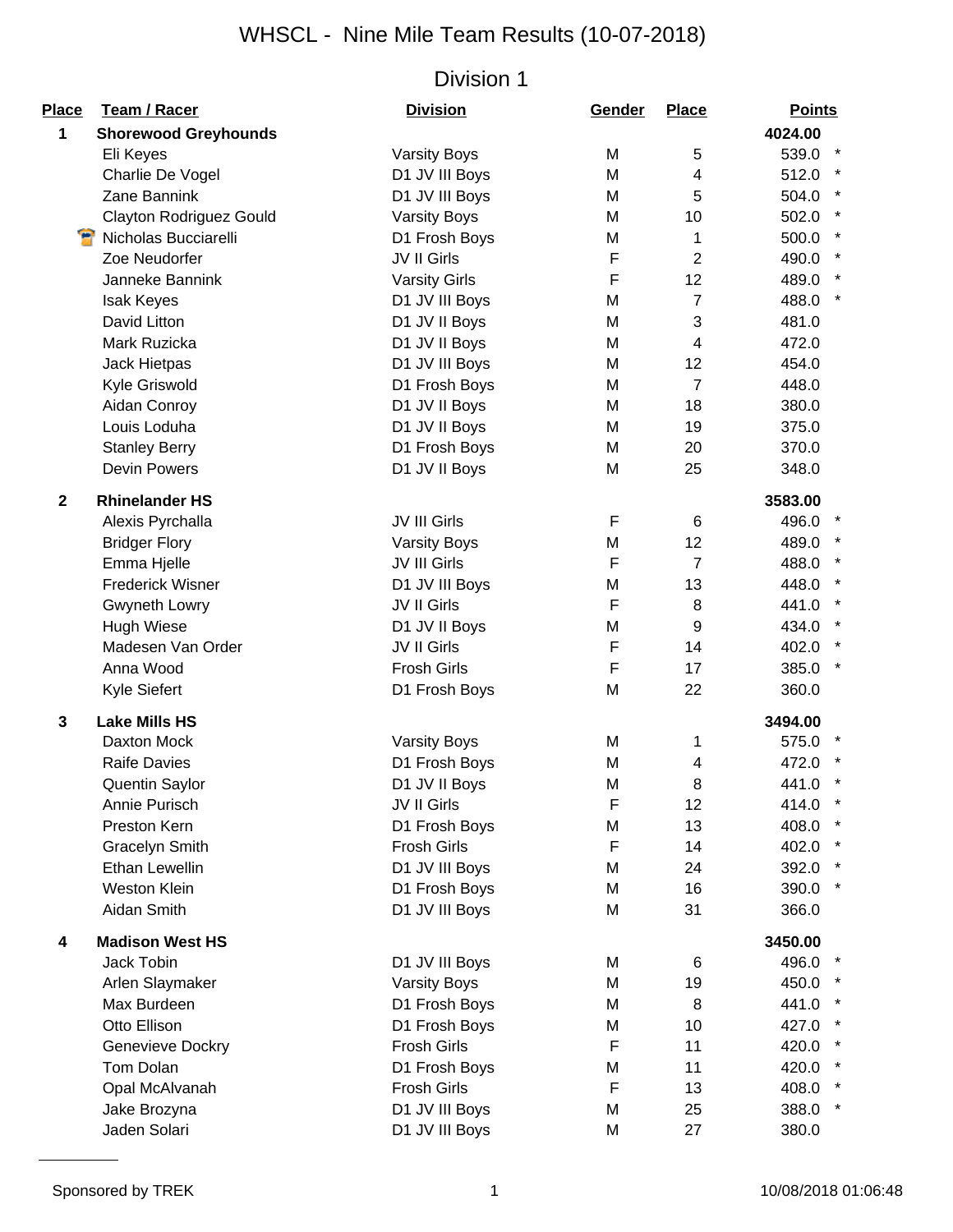| Place           | <b>Team / Racer</b>         | <b>Division</b>      | Gender       | <b>Place</b>   | <b>Points</b>    |
|-----------------|-----------------------------|----------------------|--------------|----------------|------------------|
|                 | Marcos Pi                   | D1 JV III Boys       | M            | 28             | 376.0            |
|                 | Maggie Moylan               | <b>Frosh Girls</b>   | $\mathsf{F}$ | 19             | 375.0            |
|                 | Max Dorr                    | D1 JV III Boys       | M            | 29             | 372.0            |
|                 | Ash Weber-Campbell          | D1 Frosh Boys        | M            | 23             | 356.0            |
|                 | Noah Schoephoester          | D1 JV II Boys        | M            | 27             | 340.0            |
|                 | <b>Blair Atwood</b>         | D1 JV II Boys        | M            | 29             | 332.0            |
|                 | Eli Freedman                | D1 JV II Boys        | M            | 30             | 329.0            |
| $5\phantom{.0}$ | <b>Mukwonago HS</b>         |                      |              |                | 3401.00          |
|                 | Leah Fletcher               | <b>Varsity Girls</b> | F            | $\overline{7}$ | 523.0            |
|                 | Megan Seiler                | JV II Girls          | $\mathsf F$  | 3              | 481.0            |
|                 | Ian Tweedie                 | D1 JV III Boys       | M            | 9              | 474.0            |
|                 | Lexi Jorgensen              | JV II Girls          | $\mathsf F$  | 9              | 434.0            |
|                 | <b>Jack Harris</b>          | D1 JV III Boys       | M            | 23             | 396.0            |
|                 | <b>Brody Smith</b>          | D1 JV II Boys        | M            | 20             | 370.0            |
|                 | Shane Smith                 | D1 JV III Boys       | M            | 32             | 363.0            |
|                 | Dakota Wiltsey              | D1 JV II Boys        | M            | 22             | 360.0            |
|                 | <b>Emmett Mathe</b>         | D1 JV II Boys        | M            | 28             | 336.0            |
| 6               | <b>Marshfield</b>           |                      |              |                | 3163.00          |
|                 | Adam Maki                   | <b>Varsity Boys</b>  | M            | 9              | 509.0            |
|                 | Lauren Maki                 | <b>Frosh Girls</b>   | F            | $\overline{4}$ | 472.0            |
|                 | <b>Hoyt Hall</b>            | D1 JV III Boys       | M            | 10             | 467.0            |
|                 | Ben Lawyer                  | D1 JV III Boys       | M            | 11             | 460.0            |
|                 | <b>Clinton Tompkins</b>     | D1 JV II Boys        | M            | 10             | 427.0            |
|                 | <b>Mason Gustafson</b>      | D1 JV II Boys        | M            | 12             | 414.0<br>$\star$ |
|                 | <b>Kason Neinast</b>        | D1 Frosh Boys        | M            | 12             | 414.0            |
|                 | Lucas Hoheisel              | D1 JV II Boys        | M            | 15             | 396.0            |
|                 | <b>Ben Baur</b>             | D1 JV III Boys       | M            | 26             | 384.0            |
| $\overline{7}$  | <b>SPASH</b>                |                      |              |                | 3128.00          |
|                 | Koppã¡ny Bodor              | D1 JV III Boys       | M            | 1              | 540.0            |
|                 | Abbey Dahlseng              | JV III Girls         | F            | 4              | 512.0            |
|                 | Natalie Emerson             | JV III Girls         | F            | 8              | 481.0            |
|                 | Cade Larson                 | D1 JV II Boys        | M            | 6              | 456.0            |
|                 | <b>Adrian Gephardt</b>      | D1 JV II Boys        | M            | 14             | 402.0            |
|                 | Jack Volm                   | D1 Frosh Boys        | M            | 17             | 385.0            |
|                 | Nathan Strasman             | D1 JV II Boys        | M            | 24             | 352.0            |
| 8               | <b>Hmschl Ath Wksha Cty</b> |                      |              |                | 2978.00          |
|                 | Elijah Johnson              | <b>Varsity Boys</b>  | M            | 4              | 547.0            |
|                 | Cole Hagen                  | D1 JV III Boys       | M            | 3              | 521.0            |
|                 | <b>P</b> Paul Johannes      | D1 JV II Boys        | M            | 1              | 500.0            |
|                 | Ean Benson                  | D1 JV II Boys        | M            | 2              | 490.0            |
|                 | <b>Jake Shanks</b>          | D1 Frosh Boys        | M            | 5              | 464.0            |
|                 | Isaac Johnson               | D1 Frosh Boys        | M            | 6              | 456.0            |
|                 | <b>Cole Shanks</b>          | D1 JV III Boys       | M            | 14             | 442.0            |
|                 | David Gorectke              | D1 Frosh Boys        | M            | 24             | 352.0            |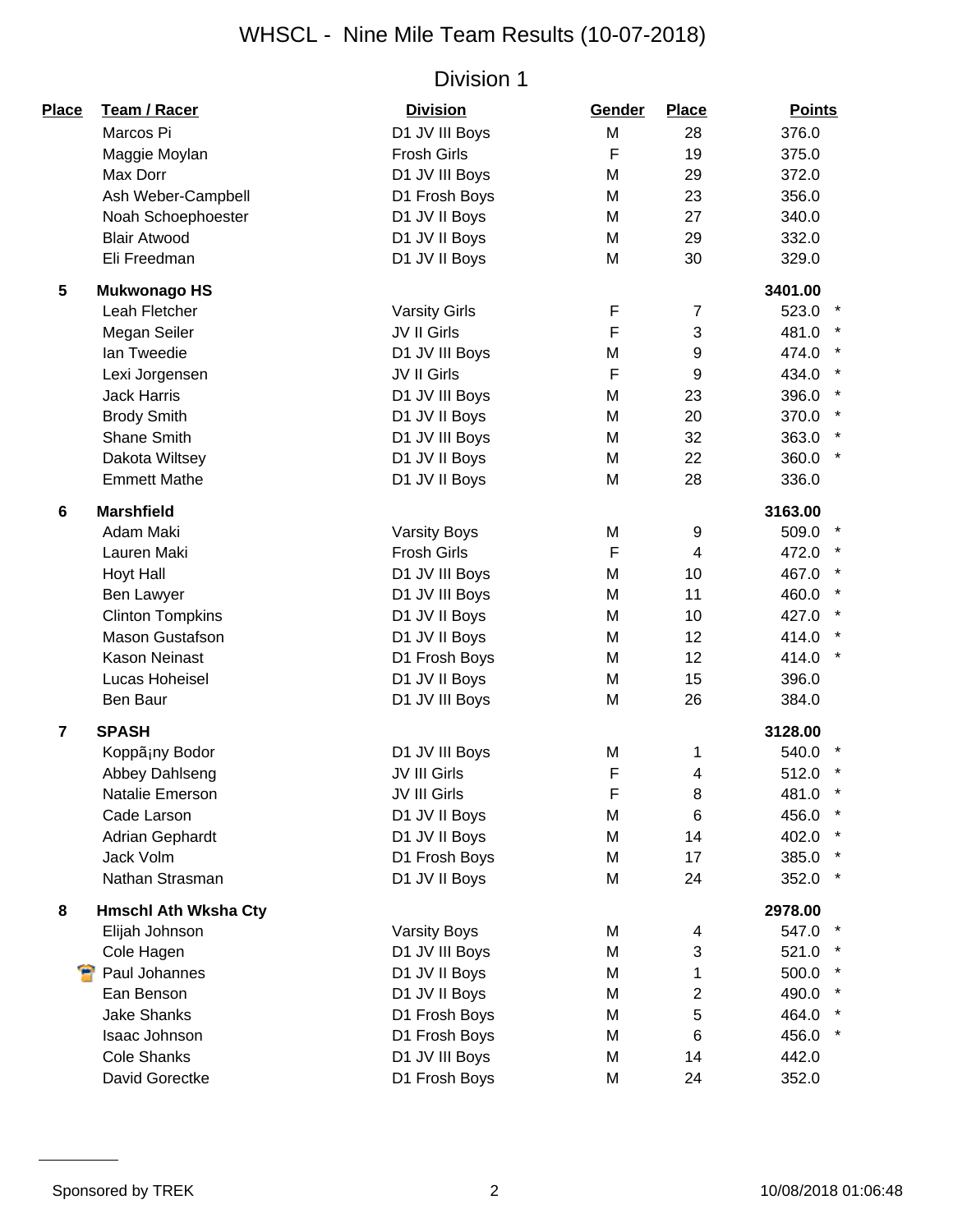| <b>Place</b>     | <b>Team / Racer</b>       | <b>Division</b>     | Gender | <b>Place</b>   | <b>Points</b>    |
|------------------|---------------------------|---------------------|--------|----------------|------------------|
| $\boldsymbol{9}$ | La Crosse Logan HS        |                     |        |                | 2834.00          |
|                  | Seth Petersen             | <b>Varsity Boys</b> | M      | 17             | 460.0 *          |
|                  | Sam Novak                 | D1 JV III Boys      | M      | 19             | 415.0            |
|                  | Caden Boge                | D1 JV III Boys      | M      | 20             | 410.0            |
|                  | <b>Tanner Boge</b>        | D1 JV III Boys      | M      | 21             | 405.0            |
|                  | Josh Perry                | D1 JV III Boys      | М      | 22             | 400.0            |
|                  | Greta Speckeen            | <b>Frosh Girls</b>  | F      | 15             | 396.0            |
|                  | <b>Conner Perry</b>       | D1 Frosh Boys       | M      | 25             | 348.0            |
| 10               | <b>Sun Prairie HS</b>     |                     |        |                | 2782.00          |
|                  | Э<br>Joshua Caron         | D1 JV III Boys      | M      | 2              | 530.0            |
|                  | Max Bailey                | <b>Varsity Boys</b> | M      | $\overline{7}$ | 523.0            |
|                  | Owen Roltgen              | D1 JV III Boys      | M      | 8              | 481.0            |
|                  | Nick Koprowski            | D1 JV III Boys      | M      | 18             | 420.0 *          |
|                  | <b>Garrett Frank</b>      | D1 JV II Boys       | M      | 11             | 420.0 *          |
|                  | Miles Hanson              | D1 JV II Boys       | M      | 13             | $\star$<br>408.0 |
|                  | Cameron Bub               | D1 Frosh Boys       | M      | 15             | 396.0            |
|                  | <b>Reece Rimrodt</b>      | D1 JV II Boys       | M      | 16             | 390.0            |
|                  | Kenneth Iggulden          | D1 Frosh Boys       | M      | 18             | 380.0            |
|                  | Trevor Iggulden           | D1 JV III Boys      | M      | 30             | 369.0            |
| 11               | <b>Menomonee Falls HS</b> |                     |        |                | 2308.00          |
|                  | Stephen Esterle           | D1 Frosh Boys       | M      | 9              | 434.0            |
|                  | <b>Jared Schwartz</b>     | D1 JV III Boys      | M      | 17             | 425.0            |
|                  | Aidan Kilbourn            | D1 Frosh Boys       | M      | 19             | 375.0            |
|                  | Aidan Cera                | D1 JV II Boys       | M      | 21             | 365.0            |
|                  | Ryan Leahy                | D1 Frosh Boys       | M      | 21             | 365.0            |
|                  | Vann Kempf                | D1 JV II Boys       | M      | 26             | $\ast$<br>344.0  |
| 12               | <b>Verona HS</b>          |                     |        |                | 2037.00          |
|                  | Ben Willkom               | D1 JV II Boys       | M      | 5              | 464.0            |
|                  | Bergen Frank-Loron        | D1 JV III Boys      | M      | 16             | 430.0            |
|                  | <b>Isaac Gormley</b>      | D1 Frosh Boys       | M      | 14             | 402.0            |
|                  | Jacob Horsfall            | D1 JV II Boys       | M      | 17             | 385.0 *          |
|                  | <b>Ryan Owens</b>         | D1 JV II Boys       | M      | 23             | 356.0 *          |
| 13               | <b>Eau Claire Mem HS</b>  |                     |        |                | 1855.00          |
|                  | <b>Thomas Sizer</b>       | D1 Frosh Boys       | M      | $\overline{2}$ | 490.0            |
|                  | Ellison Kotz              | D1 Frosh Boys       | M      | 3              | 481.0 *          |
|                  | Michael McEllistrem       | D1 JV II Boys       | M      | 7              | 448.0 *          |
|                  | <b>Marcus McEllistrem</b> | D1 JV III Boys      | M      | 15             | 436.0<br>$\star$ |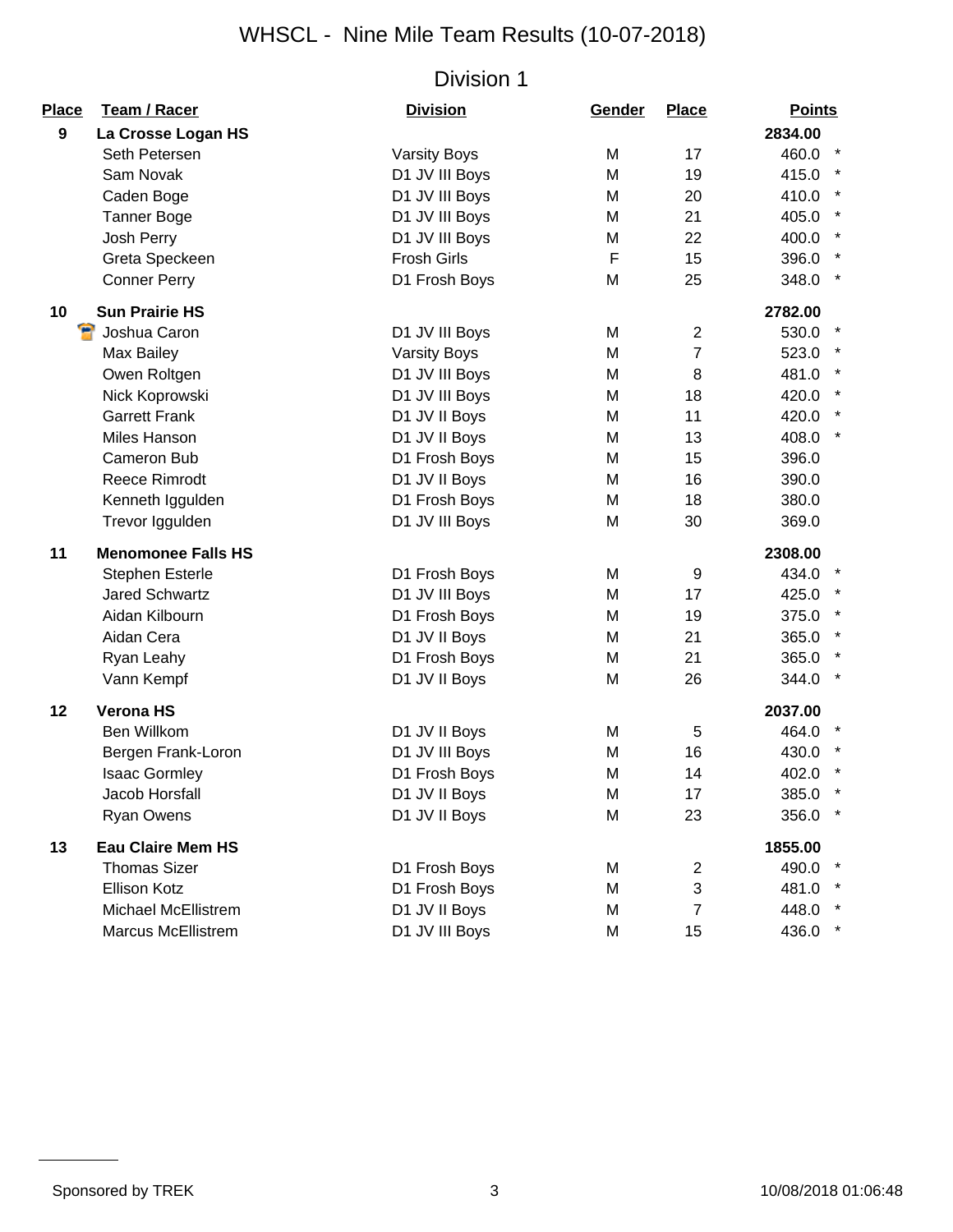| Place                   | Team / Racer                              | <b>Division</b>      | Gender      | <b>Place</b>   | <b>Points</b>    |
|-------------------------|-------------------------------------------|----------------------|-------------|----------------|------------------|
| 1                       | <b>Wausau East</b>                        |                      |             |                | 2054.00          |
|                         | Lorissa Thorpe                            | <b>Varsity Girls</b> | F           | $\overline{2}$ | 565.0            |
|                         | <b>Erin Bennett</b>                       | <b>Varsity Girls</b> | F           | 5              | 539.0            |
|                         | Bergen Anderson                           | <b>Varsity Girls</b> | F           | 10             | 502.0            |
|                         | Porter Thorpe                             | D2 JV III Boys       | M           | 13             | $\star$<br>448.0 |
|                         | Parker Faust                              | D2 Frosh Boys        | M           | 14             | 402.0            |
| $\mathbf{2}$            | <b>Rhinelander NW Comp</b>                |                      |             |                | 2001.00          |
|                         | Johanna Marie Craig                       | <b>Varsity Girls</b> | F           | 3              | 556.0            |
|                         | <b>B</b> Jakob Craig                      | D2 Frosh Boys        | M           | 1              | 500.0            |
|                         | Megan Lester                              | <b>Frosh Girls</b>   | F           | 3              | 481.0            |
|                         | <b>Grace Dorsey</b>                       | JV II Girls          | F           | 5              | 464.0            |
|                         |                                           |                      |             |                |                  |
| 3                       | <b>Fall Creek Comp</b>                    |                      |             |                | 1996.00          |
|                         | Я<br><b>Isaiah Berry</b>                  | D2 JV III Boys       | M           | $\overline{2}$ | 530.0            |
|                         | Malachi Berry                             | <b>Varsity Boys</b>  | M           | 11             | 495.0            |
|                         | Katie Kopp                                | <b>Frosh Girls</b>   | $\mathsf F$ | $\overline{2}$ | 490.0            |
|                         | <b>Scout Stokes</b>                       | D2 JV II Boys        | M           | 3              | 481.0            |
|                         | <b>Matthew Mosher</b>                     | D2 JV II Boys        | M           | 5              | 464.0            |
|                         | Miette Gosse                              | JV II Girls          | $\mathsf F$ | $\overline{7}$ | 448.0            |
|                         | <b>Riley Mullen</b>                       | D2 JV II Boys        | M           | 25             | 348.0            |
| 4                       | <b>Green Bay Composite</b>                |                      |             |                | 1940.00          |
|                         | Aidan Lemorande                           | <b>Varsity Boys</b>  | M           | 3              | 556.0            |
|                         | <b>William Frank</b>                      | D2 JV III Boys       | M           | 5              | 504.0 *          |
|                         | Kaleb Moore                               | D2 JV III Boys       | M           | 11             | 460.0            |
|                         | Kilyn Brabant                             | JV II Girls          | $\mathsf F$ | 11             | 420.0            |
|                         | <b>Henry Schwiesow</b>                    | D2 JV III Boys       | M           | 23             | 396.0            |
|                         | Theo Van Straten                          | D2 JV III Boys       | M           | 33             | 360.0            |
|                         | Cayden Nimmer                             | D2 JV III Boys       | M           | 34             | 357.0            |
| 5                       | <b>Westosha Comp IL</b>                   |                      |             |                | 1911.00          |
|                         | Chase Vandeursen                          | <b>Varsity Boys</b>  | M           | 6              | 531.0            |
|                         | Kevin Urban                               | D2 JV III Boys       | M           | 8              | 481.0            |
|                         | Paula Urban                               | JV II Girls          | F           | 4              | 472.0            |
|                         | Katelyn Vaskovsky                         | JV II Girls          | F           | 10             | 427.0            |
| 6                       | <b>Central WI Comp</b>                    |                      |             |                | 1869.00          |
|                         | Josalin Kumm                              | JV III Girls         | F           | 5              | 504.0            |
|                         | Makayla Niggemann                         | <b>Varsity Girls</b> | F           | 11             | 495.0            |
|                         | Lily Blaszczak                            | <b>Frosh Girls</b>   | F           | 6              | 456.0            |
|                         | Jennifer Kubowski                         | JV III Girls         | F           | 13             | 448.0            |
|                         | Eric Blaszczak                            | D2 JV II Boys        | M           | 12             | 414.0 *          |
|                         | Mitchell Prange                           | D2 JV II Boys        | M           | 17             | 385.0            |
|                         |                                           |                      |             |                |                  |
| $\overline{\mathbf{r}}$ | <b>Wausau Composite</b><br>Lauren Lackman | <b>Varsity Girls</b> | F           | 1              | 1852.00<br>575.0 |
|                         | Alexander Gosse                           | D2 JV II Boys        | M           | 1              | 500.0            |
|                         | <b>Austin Nest</b>                        | D2 JV II Boys        | M           | 8              | 441.0            |
|                         | Cooper Stamp                              | D2 JV III Boys       | M           | 43             | $\star$<br>336.0 |
|                         | Gunner Zubke                              | D2 JV III Boys       | M           | 45             | 332.0            |
|                         |                                           |                      |             |                |                  |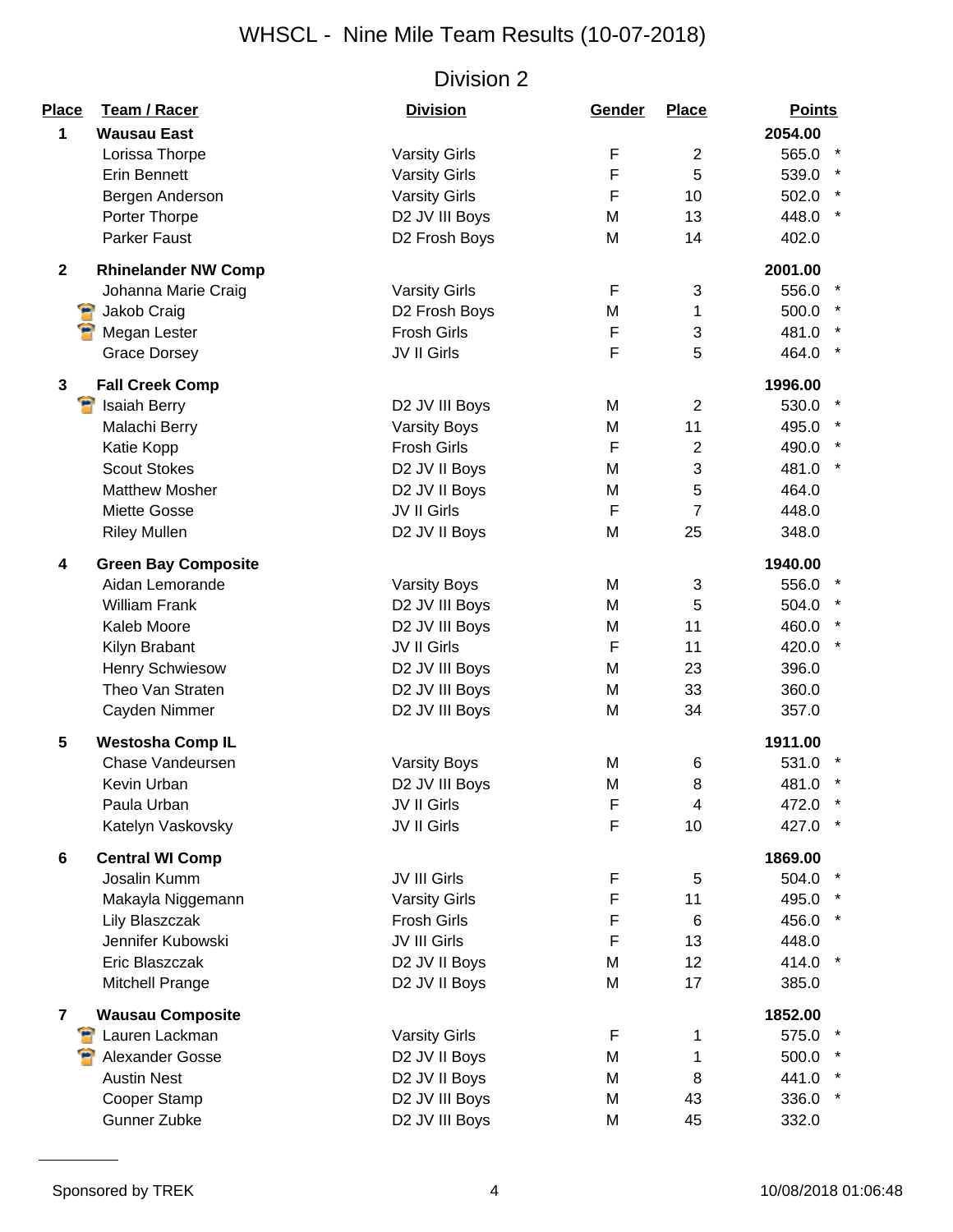| Place | Team / Racer                                      | <b>Division</b>      | Gender      | <b>Place</b>   | <b>Points</b>    |
|-------|---------------------------------------------------|----------------------|-------------|----------------|------------------|
| 8     | <b>Cambridge HS</b>                               |                      |             |                | 1851.00          |
|       | Eric Haas                                         | D2 JV II Boys        | M           | 4              | 472.0            |
|       | <b>Emory Hutchens</b>                             | D2 JV III Boys       | M           | 10             | 467.0            |
|       | Abby Gowan                                        | JV II Girls          | F           | 6              | 456.0            |
|       | Jonathan Jones                                    | D2 JV II Boys        | M           | 6              | $\star$<br>456.0 |
|       | Chris Karlovich                                   | D2 JV II Boys        | M           | 13             | 408.0            |
|       | Matt Andersen                                     | D2 JV III Boys       | M           | 28             | 376.0            |
|       | <b>Reid Gowan</b>                                 | D2 JV III Boys       | M           | 42             | 338.0            |
|       | Samuel Settersten                                 | D2 JV II Boys        | M           | 33             | 320.0            |
| 9     | <b>Marquette Senior HS</b>                        |                      |             |                | 1832.00          |
|       | Erin Vanderschaaf                                 | <b>Varsity Girls</b> | F           | 8              | 516.0 *          |
|       | Louis Hindman                                     | D2 JV III Boys       | M           | $\overline{4}$ | 512.0 *          |
|       | <b>Juliette Kimmes</b>                            | <b>Frosh Girls</b>   | $\mathsf F$ | 12             | 414.0            |
|       | Joseph Giorgianni                                 | D2 JV II Boys        | M           | 16             | $\star$<br>390.0 |
|       | <b>Wyatt Clement</b>                              | D2 JV III Boys       | M           | 25             | 388.0            |
| 10    | <b>Hayward HS</b>                                 |                      |             |                | 1757.00          |
|       | <b>Drake Marks</b>                                | D2 Frosh Boys        | M           | $\overline{7}$ | 448.0            |
|       | Helena Maki                                       | <b>Frosh Girls</b>   | F           | 8              | 441.0            |
|       | <b>Lilly Olsen</b>                                | <b>Frosh Girls</b>   | F           | 9              | 434.0            |
|       | Kade Carlson                                      | D2 Frosh Boys        | M           | 9              | 434.0            |
|       |                                                   |                      |             |                |                  |
| 11    | <b>LaCrosse Central HS</b><br><b>Therin Smith</b> | D2 Frosh Boys        | M           | $\overline{2}$ | 1750.00<br>490.0 |
|       | Ava Shively                                       | JV III Girls         | F           | 10             | 467.0 *          |
|       | Nicholas Jarman                                   |                      |             | 13             |                  |
|       |                                                   | D2 Frosh Boys        | M           |                | 408.0<br>385.0 * |
|       | Rabe Oeltjen                                      | D2 Frosh Boys        | M           | 17             |                  |
|       | Anthony Wagner                                    | D2 Frosh Boys        | M           | 23<br>37       | 356.0            |
|       | Ryan Quackenboss                                  | D2 Frosh Boys        | M           |                | 308.0            |
| 12    | <b>Westosha Comp</b>                              |                      |             |                | 1735.00          |
|       | <b>Alexis Brooks</b>                              | JV III Girls         | F           | 3              | 521.0            |
|       | Samantha Brooks                                   | <b>Frosh Girls</b>   | F           | $\overline{7}$ | 448.0            |
|       | Nick Duke                                         | D2 Frosh Boys        | M           | 15             | 396.0            |
|       | Christian Randolph                                | D2 Frosh Boys        | M           | 20             | 370.0            |
|       | <b>Rider Rainer</b>                               | D2 JV III Boys       | M           | 30             | 369.0            |
|       | Kody Molitor                                      | D2 JV III Boys       | M           | 31             | 366.0            |
|       | <b>Travis Senft</b>                               | D2 Frosh Boys        | M           | 22             | 360.0            |
|       | Xander Enright                                    | D2 Frosh Boys        | M           | 30             | 329.0            |
| 13    | <b>Westosha Comp NPier</b>                        |                      |             |                | 1704.00          |
|       | <b>Alex Martin</b>                                | D2 Frosh Boys        | M           | 4              | 472.0 *          |
|       | Mia Scarlato                                      | JV III Girls         | F           | 11             | 460.0 *          |
|       | Nino Breeden                                      | D2 JV III Boys       | M           | 22             | 400.0            |
|       | Jacob Zondlak                                     | D2 JV III Boys       | M           | 29             | 372.0            |
|       | Brayden Molinaro                                  | D2 Frosh Boys        | M           | 39             | 304.0            |
| 14    | <b>Lake Ctry Composite</b>                        |                      |             |                | 1645.00          |
|       | Jura Gerlach                                      | D2 Frosh Boys        | M           | 8              | 441.0 *          |
|       | Jamison Olson                                     | D2 JV II Boys        | M           | 9              | 434.0 *          |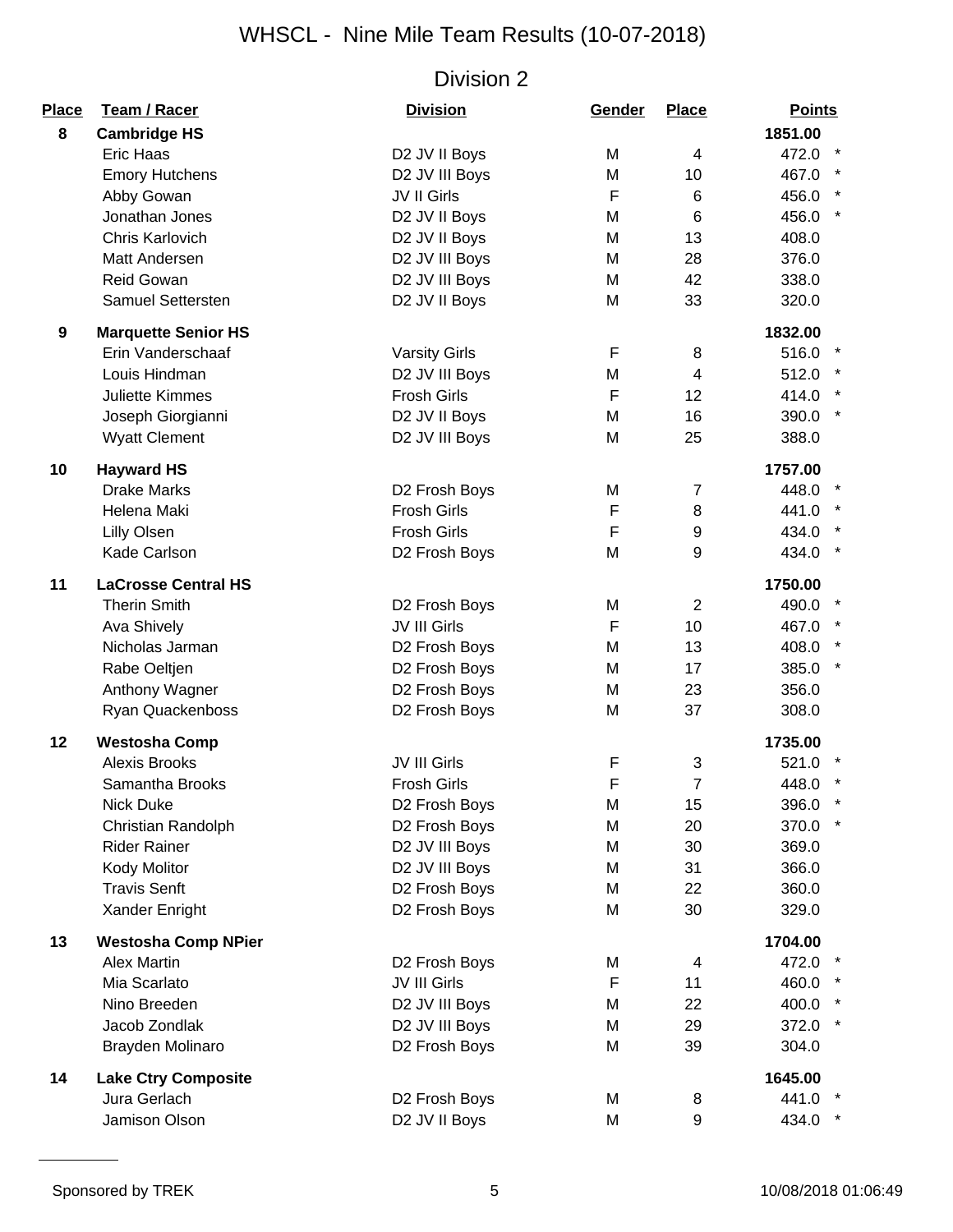| Place | <b>Team / Racer</b>         | <b>Division</b>      | Gender | <b>Place</b>   | <b>Points</b> |
|-------|-----------------------------|----------------------|--------|----------------|---------------|
|       | Mia Taggett                 | <b>Frosh Girls</b>   | F      | 16             | 390.0 *       |
|       | Lucca Spicuzza-Pesicek      | D2 Frosh Boys        | M      | 18             | 380.0 *       |
|       | Nick Kelm                   | D2 JV III Boys       | M      | 37             | 348.0         |
|       | Odin Johnson                | D2 JV II Boys        | M      | 35             | 314.0         |
| 15    | <b>Rice Lake Composite</b>  |                      |        |                | 1626.00       |
| Я     | Pavel Nelson                | <b>Varsity Boys</b>  | M      | 2              | 565.0         |
|       | Ethan Komp                  | D2 JV III Boys       | M      | 1              | 540.0         |
|       | <b>Bennett Gargulak</b>     | D2 JV III Boys       | M      | 3              | 521.0 *       |
|       | <b>Noah Savas</b>           | D2 JV II Boys        | M      | 11             | 420.0         |
|       | Sean Hodkiewicz             | D2 JV II Boys        | M      | 14             | 402.0         |
| 16    | <b>Cam-Rock Comp</b>        |                      |        |                | 1599.00       |
|       | Mckenna Dwyer               | <b>Varsity Girls</b> | F      | 9              | 509.0         |
|       | Kai Klaas                   | D2 JV II Boys        | M      | 18             | 380.0 *       |
|       | Sam Ibeling                 | D2 JV II Boys        | M      | 20             | 370.0 *       |
|       | <b>Reid Watson</b>          | D2 JV III Boys       | M      | 41             | 340.0 *       |
| 17    | <b>Onalaska HS</b>          |                      |        |                | 1572.00       |
|       | Brooklyn Waldner            | <b>Varsity Girls</b> | F      | 4              | 547.0         |
|       | Dylan Waldner               | D2 JV III Boys       | M      | 32             | 363.0 *       |
|       | <b>Thomas Breit</b>         | D2 Frosh Boys        | M      | 25             | 348.0 *       |
|       | <b>Brandon Fink</b>         | D2 Frosh Boys        | M      | 35             | $314.0$ *     |
|       | Liam Strong                 | D2 Frosh Boys        | M      | 40             | 302.0         |
| 18    | <b>Fox Valley Composite</b> |                      |        |                | 1513.00       |
|       | Kensa Koeppen               | JV II Girls          | F      | 13             | 408.0         |
|       | <b>Christian Moore</b>      | D2 JV III Boys       | M      | 26             | 384.0 *       |
|       | Dylan Romzek                | D2 JV II Boys        | M      | 21             | 365.0         |
|       | <b>Carson Lisowe</b>        | D2 JV II Boys        | M      | 23             | 356.0 *       |
|       | Ryan Carew                  | D2 JV III Boys       | M      | 36             | 351.0         |
|       | Jake Averkamp               | D2 JV III Boys       | M      | 40             | 342.0         |
|       | <b>Mack Fritz</b>           | D2 JV II Boys        | M      | 29             | 332.0         |
|       | David Mahan                 | D2 JV II Boys        | M      | 31             | 326.0         |
|       | Frank Snyder                | D2 JV II Boys        | M      | 34             | 317.0         |
|       | Samuel Moore                | D2 Frosh Boys        | M      | 38             | 306.0         |
| 19    | <b>Janesville</b>           |                      |        |                | 1448.00       |
|       | <b>Drexler Pearson</b>      | D2 JV III Boys       | M      | 6              | 496.0         |
|       | Zack Keating                | D2 JV III Boys       | M      | $\overline{7}$ | 488.0         |
|       | Jackson Hankes              | D2 Frosh Boys        | M      | 5              | 464.0         |
|       | Ean Dalton                  | D2 Frosh Boys        | M      | 29             | 332.0         |
|       | Kaja Perisic                | D2 JV II Boys        | M      | 30             | 329.0         |
| 20    | <b>Washington Cty Comp</b>  |                      |        |                | 1396.00       |
|       | Nick Niemi                  | <b>Varsity Boys</b>  | M      | 14             | 477.0         |
|       | Hunter Schmitt              | <b>Varsity Boys</b>  | M      | 16             | 465.0 *       |
|       | Ethan Janssen               | D2 JV III Boys       | M      | 12             | 454.0 *       |
|       | <b>Skyler Schmitt</b>       | D2 JV II Boys        | M      | 10             | 427.0         |
|       | Nick Skaalen                | D2 JV II Boys        | M      | 15             | 396.0         |
|       | Sawyer Bussey               | D2 Frosh Boys        | M      | 24             | 352.0         |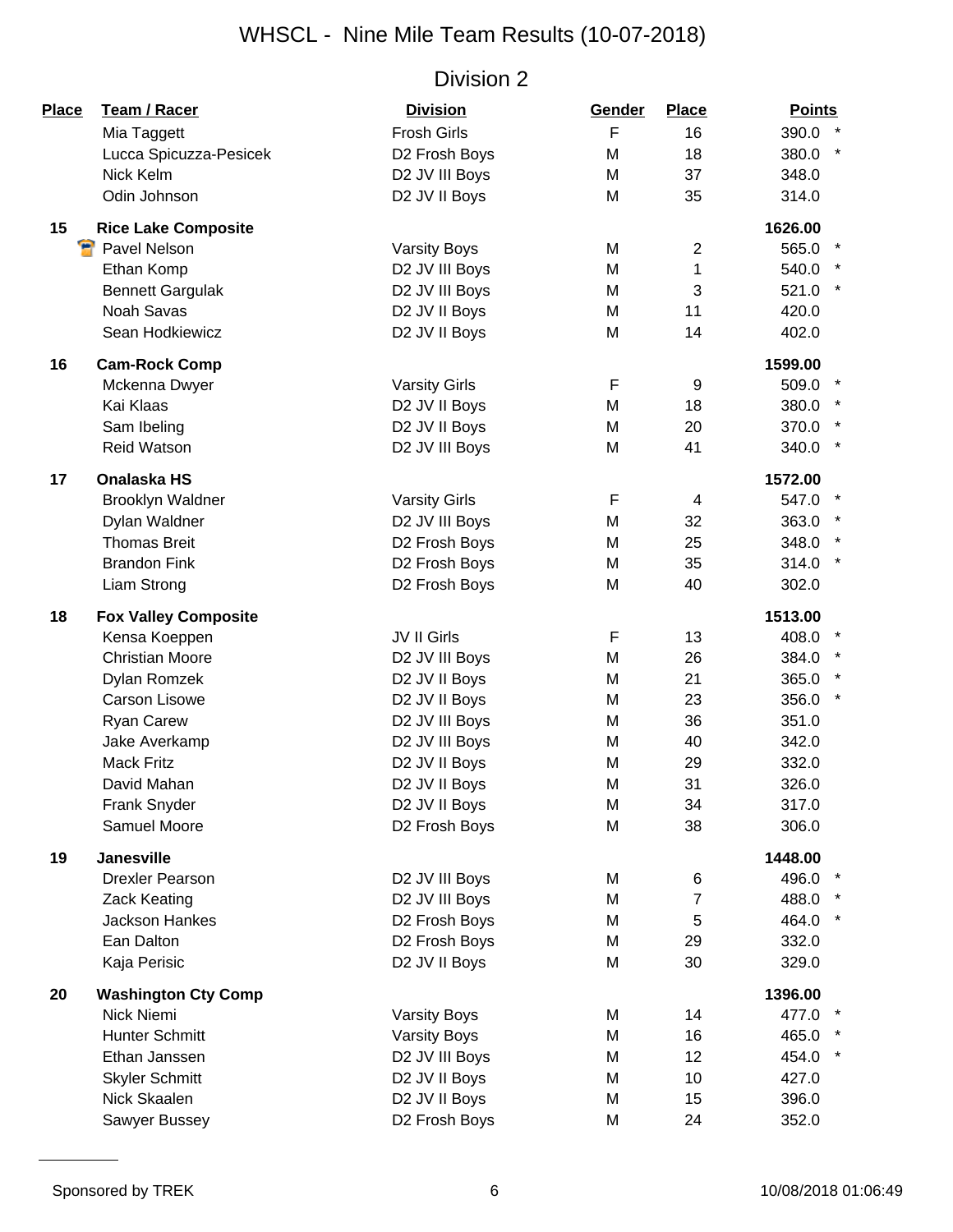| <b>Place</b> | Team / Racer               | <b>Division</b>     | Gender | <b>Place</b>   | <b>Points</b> |
|--------------|----------------------------|---------------------|--------|----------------|---------------|
|              | <b>Christian Spaeth</b>    | D2 JV II Boys       | M      | 24             | 352.0         |
|              | Rj Goldberg                | D2 Frosh Boys       | M      | 34             | 317.0         |
| 21           | <b>MKE/Northshore Comp</b> |                     |        |                | 1355.00       |
|              | <b>P</b> Auguste Raasch    | D2 JV II Boys       | M      | $\overline{2}$ | 490.0         |
|              | Nolan Giles-Pufahl         | <b>Varsity Boys</b> | M      | 18             | 455.0         |
|              | Zigmund Raasch             | D2 JV III Boys      | M      | 20             | 410.0         |
| 22           | <b>Westosha Comp SPort</b> |                     |        |                | 1312.00       |
|              | Connor Buchanan            | D2 Frosh Boys       | M      | 6              | 456.0         |
|              | <b>Carter Kasianowicz</b>  | D2 JV III Boys      | M      | 15             | 436.0         |
|              | Ryan Paupore               | D2 Frosh Boys       | M      | 11             | 420.0         |
| 23           | <b>Madison East HS</b>     |                     |        |                | 1303.00       |
|              | Sylvie Panofsky            | <b>Frosh Girls</b>  | F      | 5              | 464.0         |
|              | Martin Panofsky            | D2 JV III Boys      | M      | 17             | 425.0         |
|              | Owen Buske                 | D2 Frosh Boys       | M      | 12             | 414.0         |
| 24           | <b>Sauk Prairie HS</b>     |                     |        |                | 1297.00       |
|              | Kylie Krayer               | JV III Girls        | F      | $\overline{2}$ | 530.0         |
|              | Alex Kinnamon              | D2 JV III Boys      | M      | 24             | 392.0         |
|              | Brogan Ashworth            | D2 Frosh Boys       | M      | 19             | 375.0         |
| 25           | <b>Blackhawk Composite</b> |                     |        |                | 1242.00       |
|              | <b>Byrne Dobrient</b>      | <b>Varsity Boys</b> | M      | 13             | 483.0         |
|              | <b>Ethan Cramer</b>        | D2 JV III Boys      | M      | 21             | 405.0         |
|              | Andrew Leland              | D2 JV III Boys      | M      | 35             | 354.0         |
|              | <b>Riley Mortvedt</b>      | D2 Frosh Boys       | M      | 32             | 323.0         |
| 26           | <b>Pewaukee MTB</b>        |                     |        |                | 1224.00       |
|              | Jonathon Heinemann         | D2 JV II Boys       | M      | $\overline{7}$ | 448.0         |
|              | <b>Emily Willis</b>        | JV II Girls         | F      | 15             | 396.0         |
|              | Nolan Zigler               | D2 JV III Boys      | M      | 27             | 380.0         |
| 27           | <b>Holmen HS</b>           |                     |        |                | 1221.00       |
|              | Avery Luebke               | JV III Girls        | F      | 12             | 454.0 *       |
|              | Gavin Wateski              | D2 Frosh Boys       | M      | 10             | 427.0         |
|              | Zander Smith               | D2 JV II Boys       | M      | 27             | 340.0         |
| 28           | <b>MKE MTB Composite</b>   |                     |        |                | 1171.00       |
|              | Riley Wrightsman           | D2 Frosh Boys       | M      | 3              | 481.0         |
|              | Joshua Nathaniel           | D2 JV III Boys      | M      | 38             | 346.0         |
|              | William Krueger            | D2 Frosh Boys       | M      | 26             | 344.0         |
|              | Silas Harris-Coleman       | D2 Frosh Boys       | M      | 27             | 340.0         |
|              | Jensenne Almeyda           | D2 JV II Boys       | M      | 32             | 323.0         |
|              | Jaydyn Wilkerson           | D2 JV II Boys       | M      | 36             | 311.0         |
|              | Elijah Noah Wick           | D2 JV II Boys       | M      | 37             | 308.0         |
| 29           | <b>Sauk Prairie Comp</b>   |                     |        |                | 1146.00       |
|              | Ethan Wright               | D2 JV III Boys      | M      | 16             | 430.0         |
|              | Jasmine Shepherd           | <b>Frosh Girls</b>  | F      | 18             | 380.0         |
|              | Wesley Rybarczyk           | D2 Frosh Boys       | M      | 28             | 336.0         |